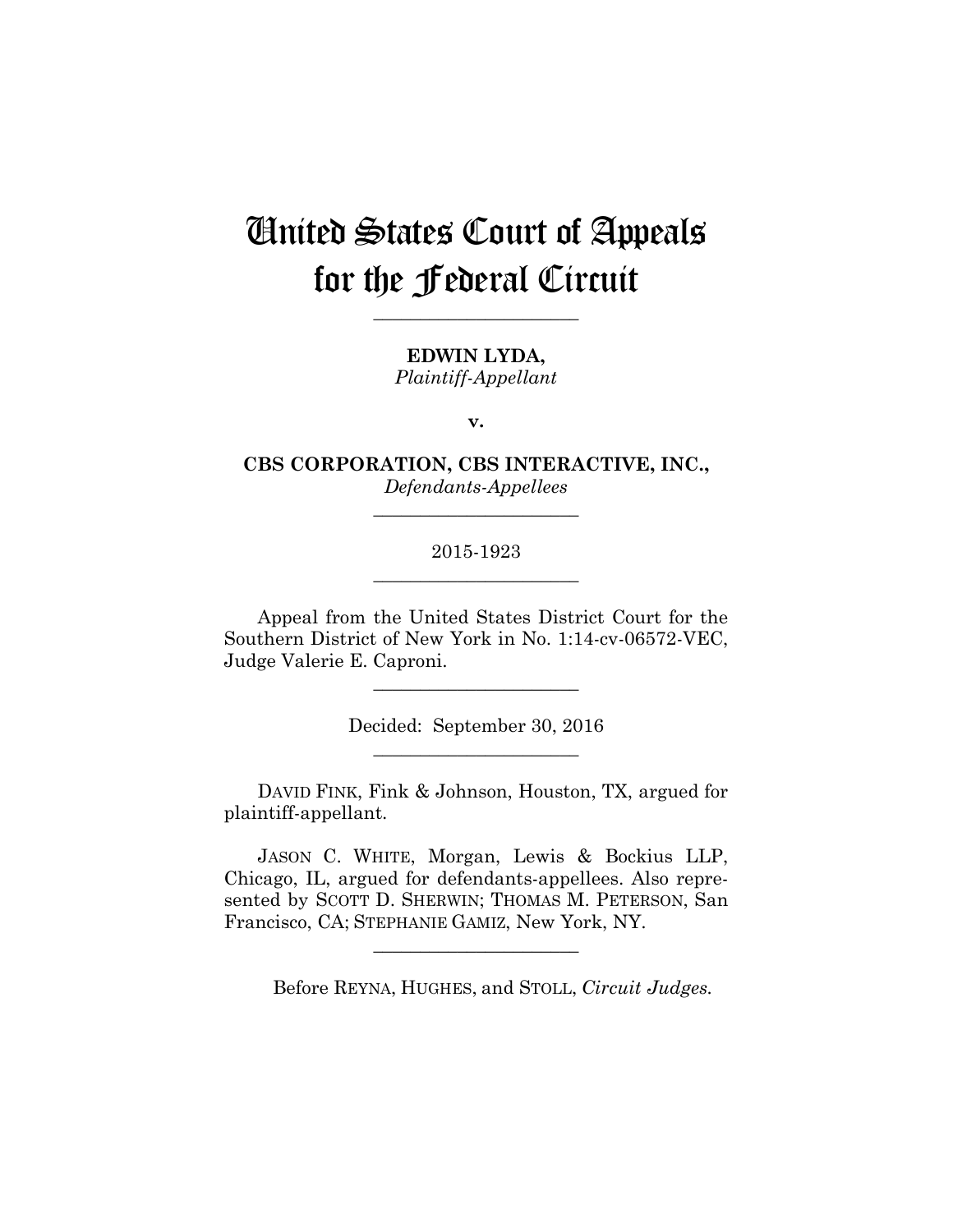# STOLL, *Circuit Judge*.

Appellant Edwin Lyda appeals a decision of the United States District Court for the Southern District of New York dismissing his complaint of patent infringement under Federal Rule of Civil Procedure 12(b)(6). *Lyda v. CBS Corp.*, No. 14-CV-6572-VEC, 2015 WL 4393120 (S.D.N.Y. July 16, 2015). We hold that Form 18 does not apply to a claim of joint patent infringement. Because Mr. Lyda's Amended Complaint fails to state a claim for relief under the *Twombly*/*Iqbal* pleading standard, we affirm the dismissal under Rule 12(b)(6).

## **BACKGROUND**

Mr. Lyda is the named inventor on United States Patent Nos. 7,434,243 and 7,730,506. According to the patents, audience members of game shows or reality programs often use input devices to electronically vote in response to cues during the shows. In particular, the '243 and '506 patents cover methods and systems for "obtaining real time responses to remote programming" by "allow[ing] persons viewing or listening to a broadcast to respond to the broadcast in real time without requiring a personal computer." '243 patent col. 1 ll. 14–15, 56–58; '506 patent col. 1 ll. 16–17, 57–59. The specifications describe that "the present invention provides a response device for each person who is listening to/viewing a program." '243 patent col. 1 ll. 62–64; '506 patent col. 1 ll. 63–65. This response device is "configured to allow the audience member to send response data." '506 patent col. 7 ll. 47–48. The specifications describe embodiments of the response device ranging from a key pad that is "limited to the choices available to the user presented by the key pad," to a full alpha-numeric key pad for "unlimited entry possibilities." *Id.* col. 5 ll. 62–67; '243 patent col. 5 ll. 53–58. The audience members input their vote along with an "identifier code" that identifies the person voting. The responses are sent over a "standard commu-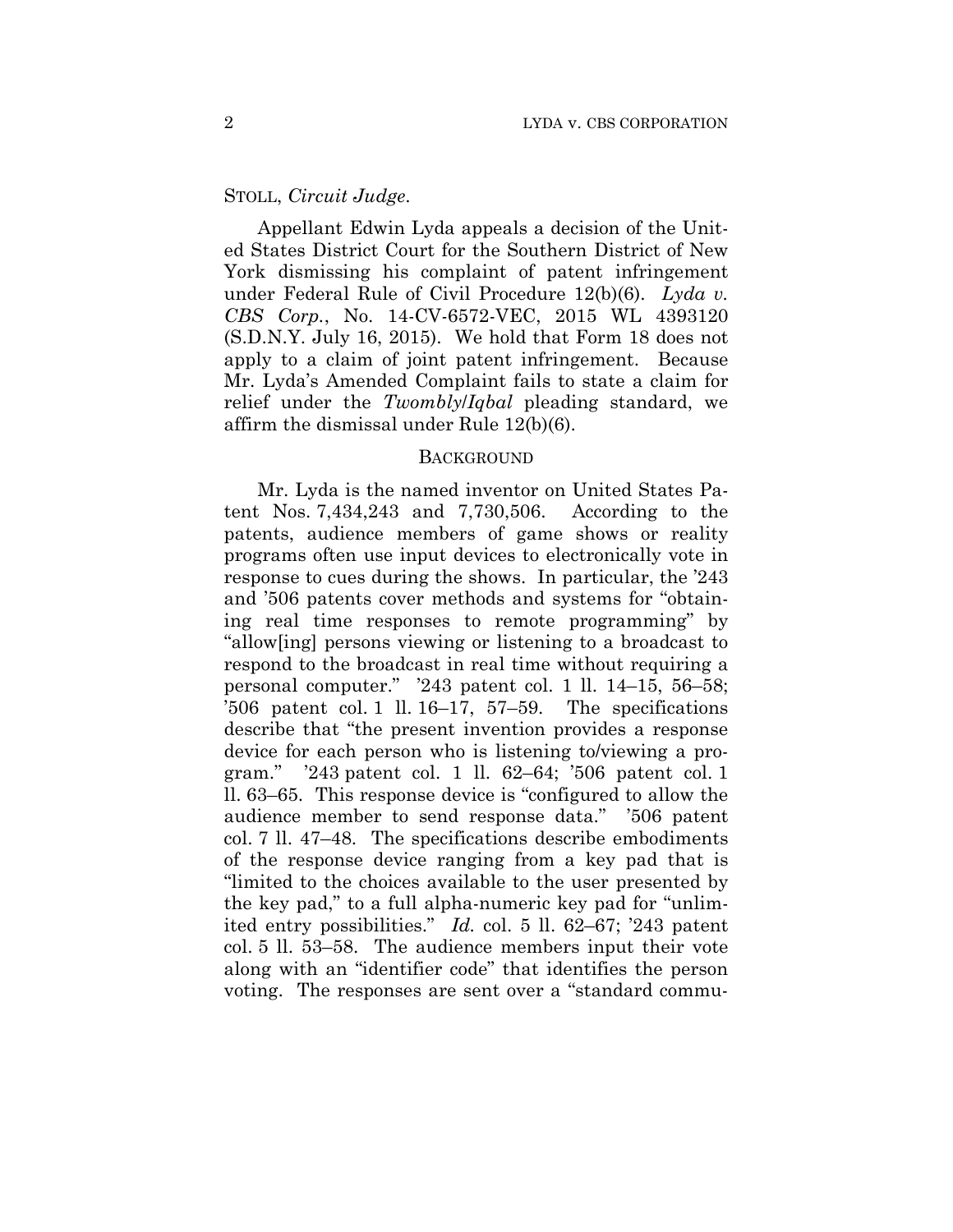nication system," such as a telephone line or a two-way paging network. '243 patent col. 1 l. 66; '506 patent col. 1 l. 67. The responses are collected at a central location, correlated with the identifier code, and tallied. "If the programming is being presented live as the responses are sent in, the program presenter can incorporate the responses into the programming and modify the programming to meet the audience's needs." '506 patent col. 5 ll. 37–41; *see also* '243 patent col. 5 ll. 28–32.

The Amended Complaint asserts four independent claims: method claim 8 and system claim 9 of the '243 patent, and method claim 1 and system claim 7 of the '506 patent. Independent method claim 1 of the '506 patent is representative of the asserted claims and recites:

1. A method for receiving and processing responses to a program comprising:

providing a program identifier code for the program;

providing means for identifying an audience member[;]

providing a user input device not requiring a personal computer, the device configured to allow the audience member to send response data directly from the user input device over a standard communication system in response to the program received apart from the device, the device operating without receiving program data;

having the audience member input the program identifier code into the user input device;

having the audience member input responses to the program received apart from the device into the user input device;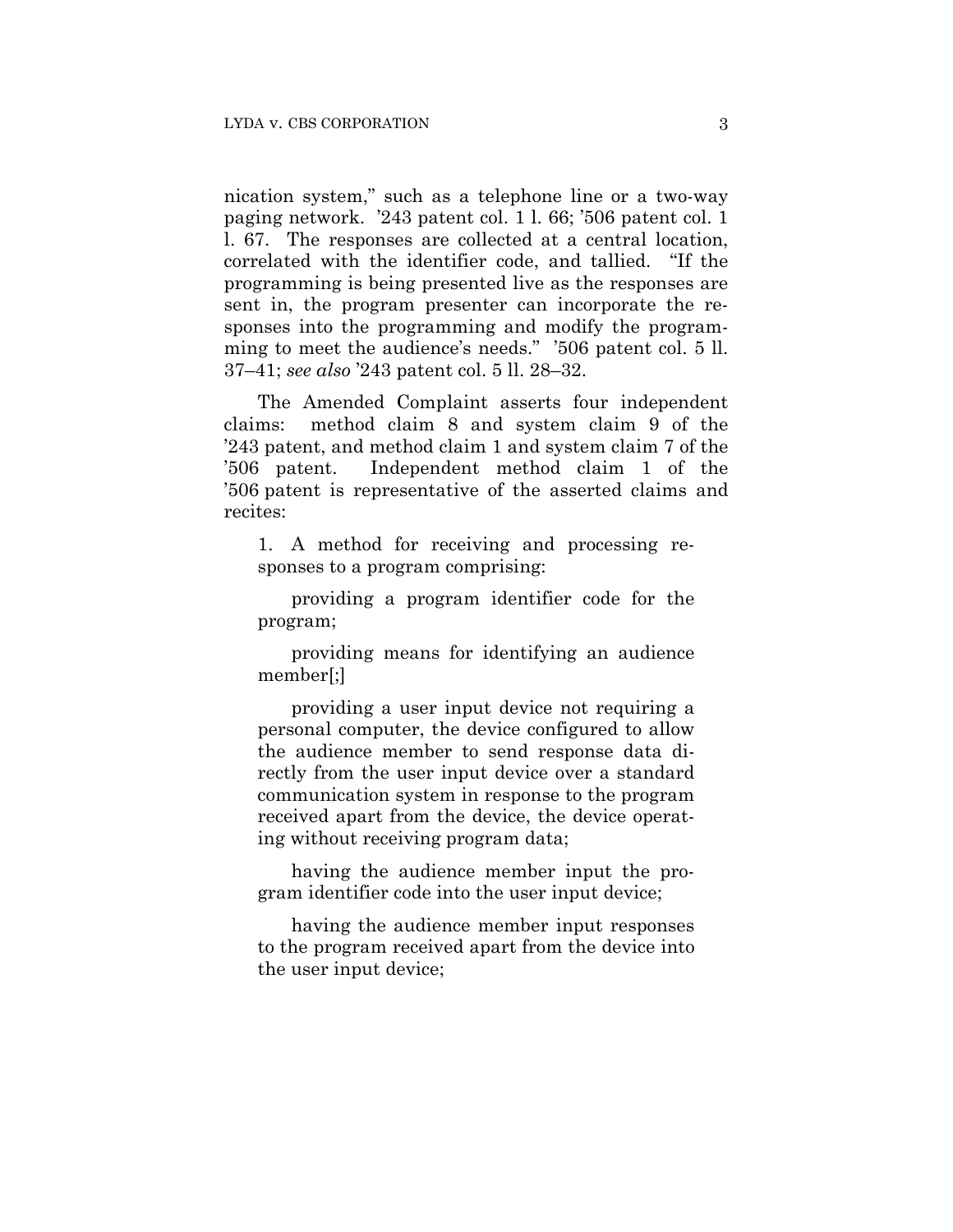transmitting response data comprising the program identifier code, the means for identifying an audience member, and the responses over the standard communication system;

collecting the response data at a central location;

correlating the program identifier code to the responses;

processing the response data.

'506 patent col. 7 ll. 42 – col. 8 l. 3.

Claim 9 of the '243 patent and claim 7 of the '506 patent, while identified as "system" claims in their preambles, recite the same method steps as claim 1. In effect then, the system claims should be treated as method claims. For example, claim 7 of the '506 patent recites:

7. A system for receiving and processing responses to a program comprising:

providing a program identifier code for the program being presented;

providing a user input device not requiring a personal computer, the device configured to allow an audience member to send response data directly from the user input device over a standard communication system in response to the program received apart from the device, the device operating without receiving program data;

having the audience member input the program identifier code into the user input device;

having the audience member input responses to the program received apart from the device into the user input device;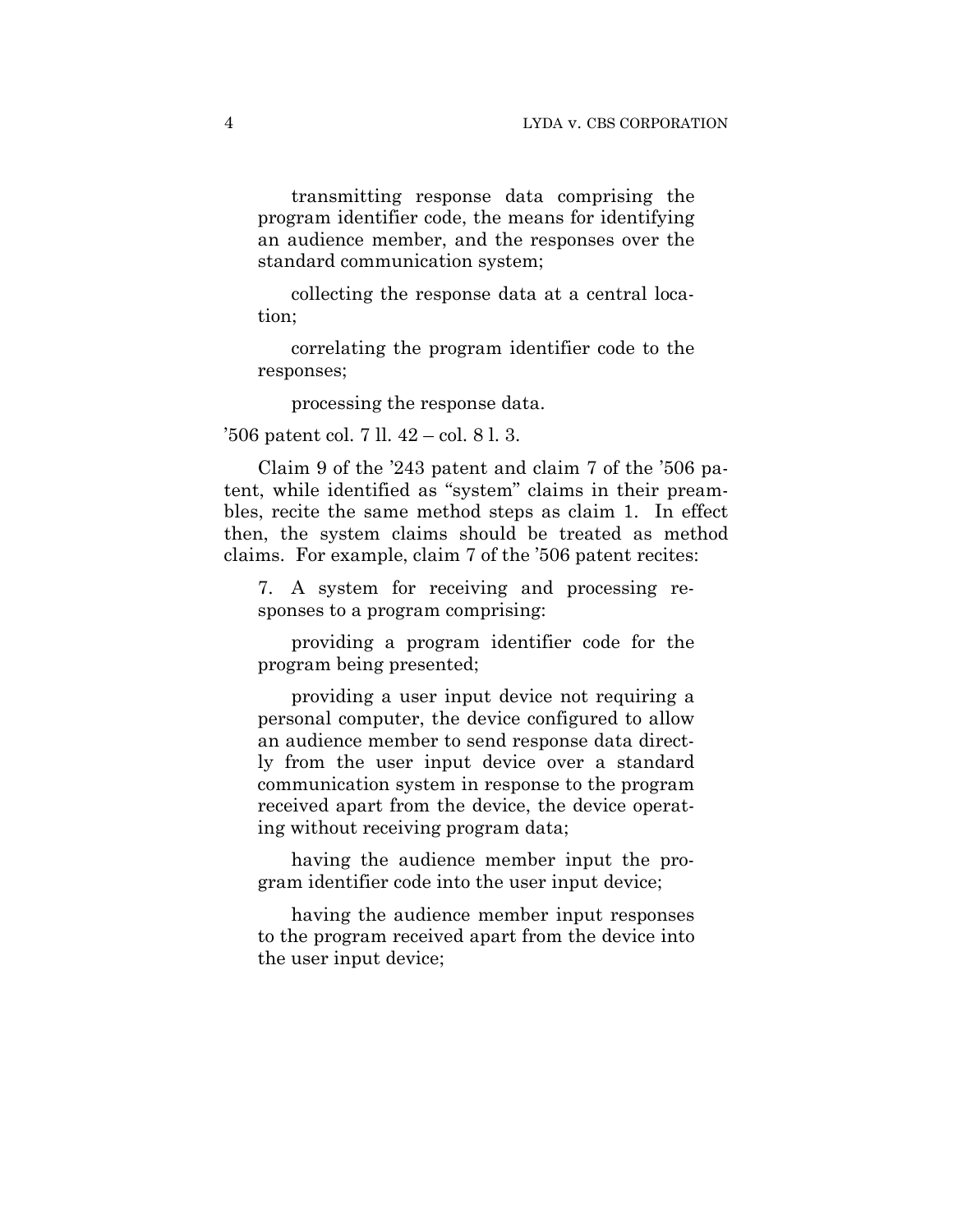transmitting the program identifier code and the responses associated with a user identifier over the standard communication system;

collecting, correlating, and processing the program identifier and the responses;

routing the responses to a program presenter.

*Id.* col. 8 ll. 23–43.

 $\overline{a}$ 

Mr. Lyda sued Defendants CBS Corporation and its wholly owned subsidiary CBS Interactive, Inc. (collectively, "CBS") for infringement of the '243 and '506 patents for producing and operating the television show "Big Brother." After CBS notified Mr. Lyda of alleged deficiencies in the original complaint, Mr. Lyda filed the Amended Complaint at issue here. The Amended Complaint alleged that Defendants' operation of the television show Big Brother infringed Mr. Lyda's patents by allowing television audience members to influence aspects of the show by voting via text message on their cellular phones. The text messages allegedly used codes identifying the sender and the sender's vote selection.

The Amended Complaint asserts eight nearly identical counts of infringement based on the four asserted independent claims against each of the two defendants.<sup>1</sup> For each of the four claims, method and system claims alike, the Amended Complaint alleges "the participation of people under the control or direction of an independent contractor engaged by the Defendant CBS Interactive to send votes using text messages." Am. Compl.  $\P$  17, 24, 31, 38.

<sup>&</sup>lt;sup>1</sup> The two remaining counts, Count Five and Count Ten, allege willful infringement based on the infringement claims.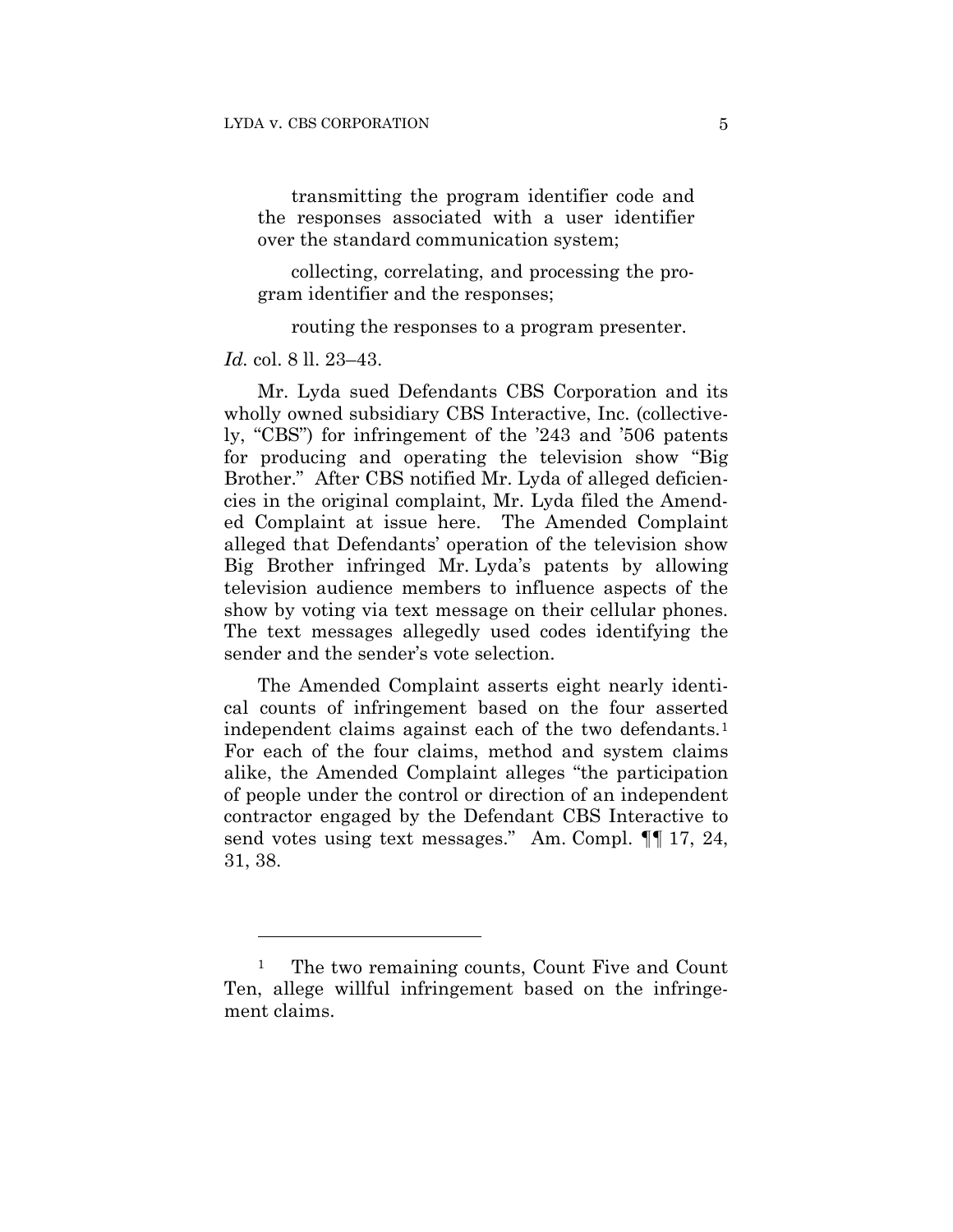The Amended Complaint further alleges that CBS Interactive tested the system's capability to receive text message responses prior to using the system during live broadcasts. The Amended Complaint indicates that such testing was carried out by an independent contractor, "[a]pparently under the control of Defendant CBS Interactive." *Id.* ¶ 8. These independent contractors, themselves under the direction and control of CBS Interactive, allegedly directed and controlled unnamed third parties to test the voting operations using "well known cell phones" that they either owned or borrowed from some unidentified source. *Id.* ¶ 17. Mr. Lyda alleged that Defendant CBS Corporation infringed the asserted patents "by having Defendant CBS Interactive operate the show Big Brother and use an independent contractor in conjunction with testing the system under the control of Defendant CBS Interactive." *Id.* ¶¶ 18, 25, 32, 39. For example, in Count One, Mr. Lyda alleged the following:

16. BIG BROTHER tests . . . its electrical systems such as audience voting using cell phones to send . . . text messages along with the computer processing systems under the control of Defendant CBS Interactive for compiling votes as well [as] other electrical system functions anticipated for conducting a major show on television before a live audience.

17. The testing of text voting operations by Defendant CBS Interactive using cell phones sending text messages requires the participation of people under the control or direction of an independent contractor engaged by the Defendant CBS Interactive to send votes using text messages using well known cell phones either their own respective cell phones, or borrowed cell phones to test the electronic text voting system used by Defendant CBS Interactive for its show BIG BROTHER.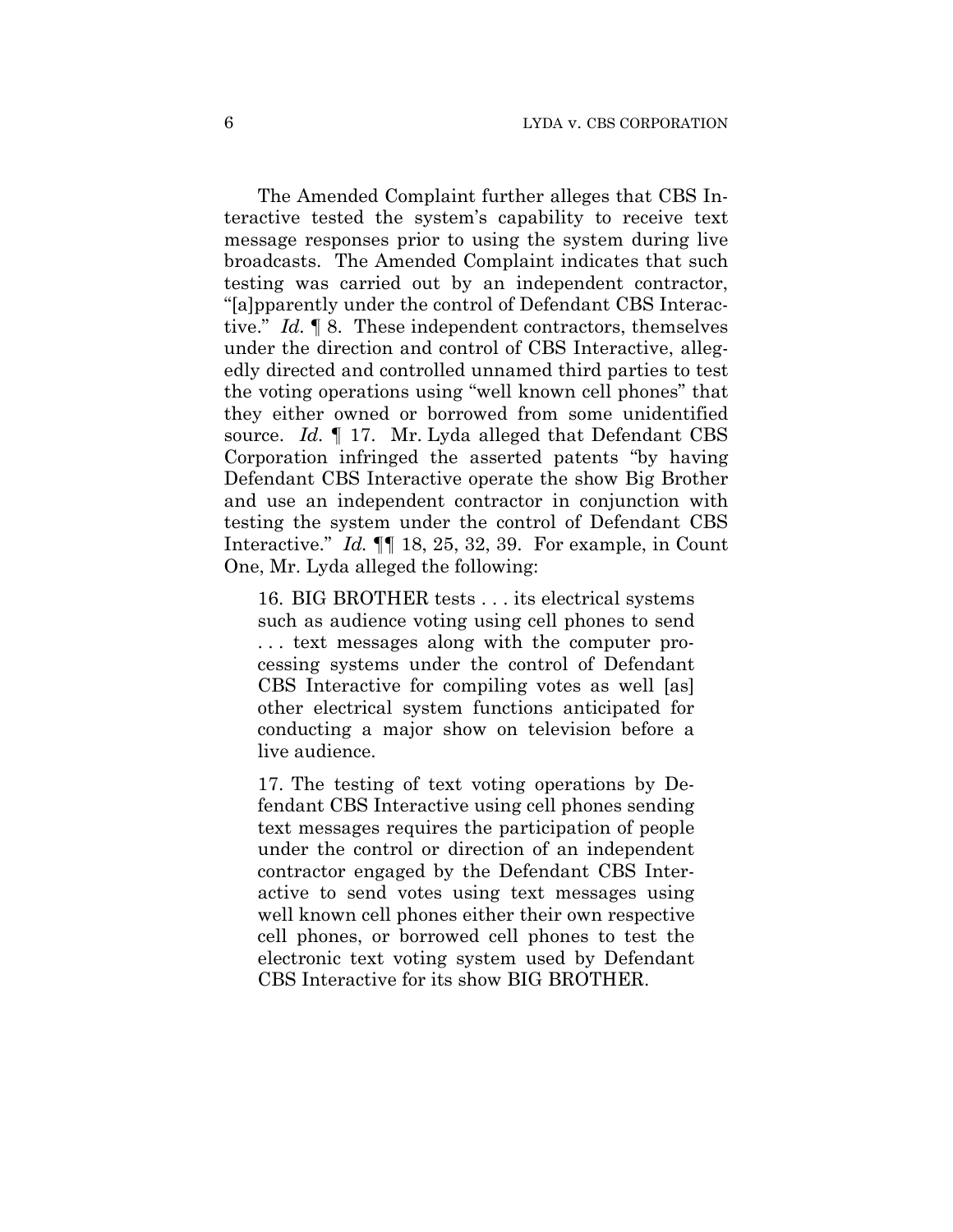## *Id.* ¶¶ 16, 17.

Defendants moved to dismiss the Amended Complaint for failure to state a claim under Federal Rule of Civil Procedure 12(b)(6). During an initial pre-trial conference, the district court judge informed Mr. Lyda that, pursuant to the judge's Individual Rules of Practice in Civil Cases, he could either amend the complaint a second time, or oppose the motion and forfeit his ability to further amend the complaint. Mr. Lyda elected to oppose the motion to dismiss.

In evaluating Defendants' motion to dismiss, the district court addressed the parties' dispute regarding the type of infringement involved and the applicable pleading standard. The court determined that while the Amended Complaint "certainly leaves room for doubt regarding Plaintiff's theory of liability," the allegations regarding an "independent contractor" acting under the direction or control of CBS Interactive implicated a theory of joint infringement. *Lyda*, 2015 WL 4393120, at \*3. While this court has not directly spoken on the issue of whether Form 18 applies to a claim of joint infringement, the district court noted that the general consensus among district courts was "that Form 18 does not apply to joint infringement claims." *Id.* The court determined, nonetheless, that Plaintiffs did not allege joint infringement and that "Plaintiff's allegations are simply too vague, even under the Form 18 standard, to articulate a claim for relief." *Id.*

The court determined that Mr. Lyda "fail[ed] to establish which of Defendants' alleged practices constitutes infringement, and he fail[ed] to demonstrate any connection between the alleged infringing activities and his patent claims." *Id.* According to the court, the Amended Complaint's bare allegations that CBS Interactive "operat[ed] the show" by "us[ing] an independent contractor in conjunction with testing the system," made it "simply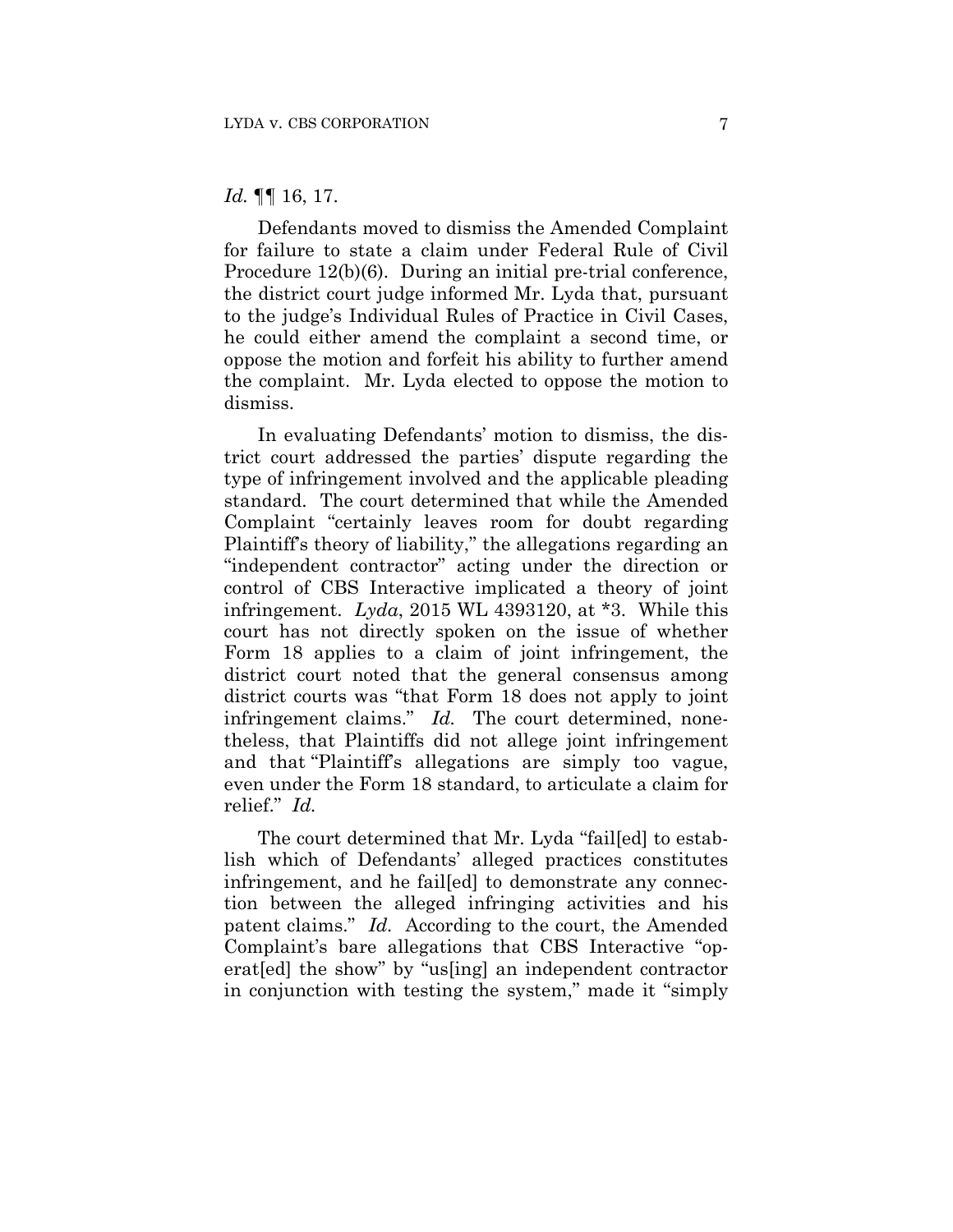impossible to discern what actions, activities, services, or products are infringing Plaintiff's patents." *Id.* at \*4. The district court thus concluded that the Amended Complaint's allegations were "simply too vague to conform even with the generous pleading standard set forth under Form 18." *Id.* Accordingly, the district court granted Defendants' motion to dismiss and denied Mr. Lyda an opportunity for further amendments because "leave to replead would be futile." *Id.* at \*5.

Mr. Lyda appealed to this court, and we have jurisdiction under 28 U.S.C. §§ 1295(a)(1).

## **DISCUSSION**

We apply the law of the regional circuit, here the Second Circuit, in reviewing motions to dismiss. *See OIP Techs., Inc. v. Amazon.com, Inc.*, 788 F.3d 1359, 1362 (Fed. Cir.), *cert. denied*, 136 S. Ct. 701 (2015). According to the Second Circuit, "[t]o survive a motion to dismiss Fed. R. Civ. P. 12(b)(6), a complaint must allege sufficient facts, taken as true, to state a plausible claim for relief." *Johnson v. Priceline.com, Inc.*, 711 F.3d 271, 275 (2d Cir. 2013) (citing *Bell Atl. Corp. v. Twombly*, 550 U.S. 544, 555–56 (2007)); *see also Ashcroft v. Iqbal*, 556 U.S. 662, 678 (2009). Facial plausibility exists when the court can "draw the reasonable inference that the defendant is liable for the misconduct alleged." *Iqbal*, 556 U.S. at 678. "Threadbare recitals of the elements of a cause of action, supported by mere conclusory statements, do not suffice." *Id.* (citing *Twombly*, 550 U.S. at 555).

I.

For claims of direct patent infringement, this court has determined that the pleading requirements of Form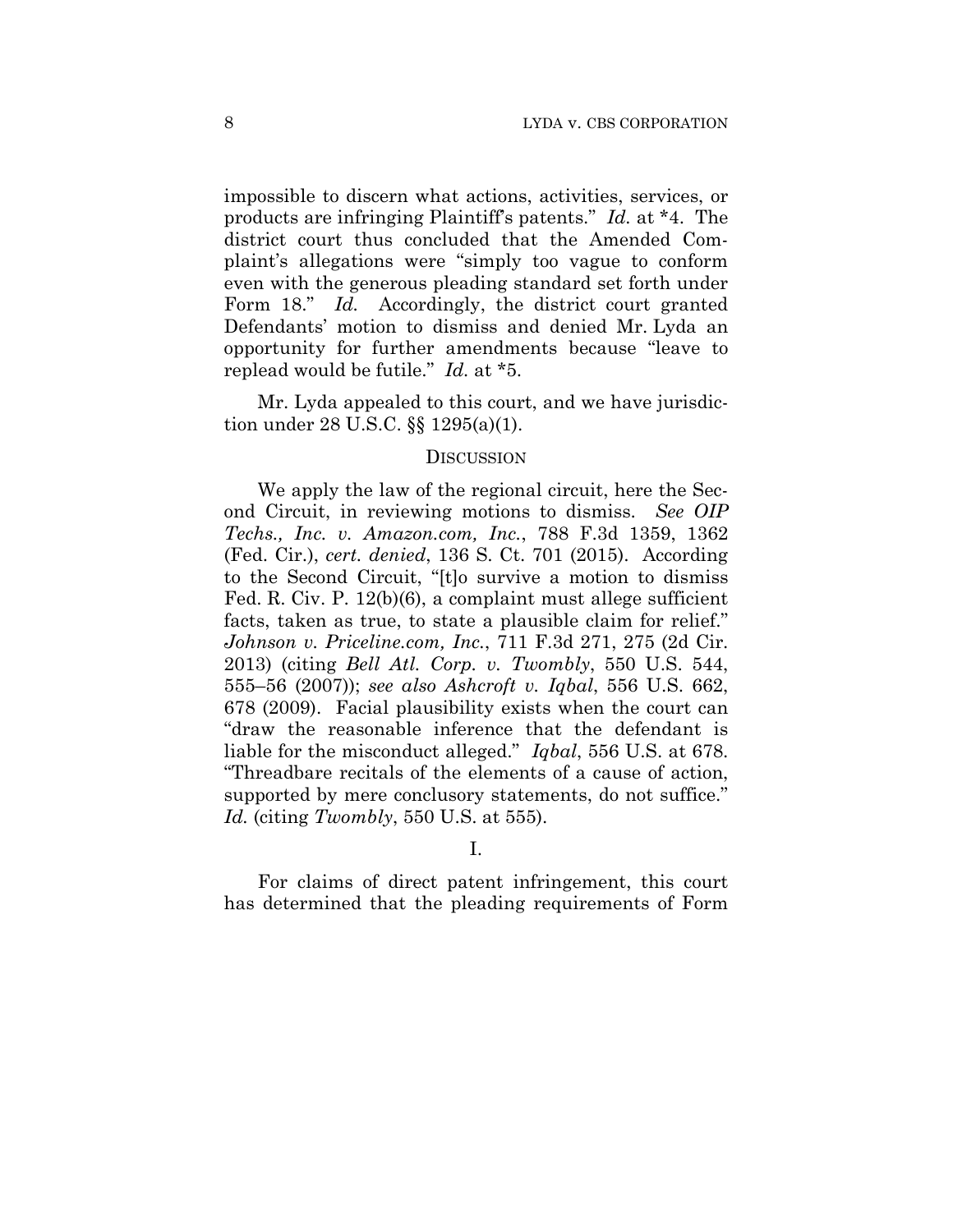1

18 suffice to survive a motion to dismiss.2 *See In re Bill of Lading Transmission & Processing Sys. Patent Litig.*, 681 F.3d 1323, 1334 (Fed. Cir. 2012). Form 18, in the Appendix to the Federal Rules of Civil Procedure, is titled "Complaint for Patent Infringement" and provides a sample allegation of direct infringement. We have stated that when used properly, Form 18 "effectively immunizes a claimant from attack regarding the sufficiency of the pleading." *K-Tech Telecomms., Inc. v. Time Warner Cable, Inc.*, 714 F.3d 1277, 1283 (Fed. Cir. 2013) (internal citation omitted).

Form 18 has the following minimal requirements:

(1) an allegation of jurisdiction; (2) a statement that the plaintiff owns the patent; (3) a statement that defendant has been infringing the patent "by making, selling, and using [the device] embodying

<sup>2</sup> The Appendix of Forms, including Form 18, and Federal Rule of Civil Procedure 84, which provides that the forms "suffice under these rules," were both eliminated from the Federal Rules of Civil Procedure following changes that took effect on December 1, 2015. When adopting these changes, the Supreme Court stated that the rule change "shall govern in all proceedings in civil cases thereafter commenced [after December 1, 2015] and, insofar as just and practicable, all proceedings then pending." Supreme Court of the United States, *Order Regarding Amendments to the Federal Rules of Civil Procedure* (U.S. Apr. 29, 2015), https://www.supremecourt.gov/orders/courtorders/frcv15(u pdate)\_1823.pdf. Defendants argue that because Form 18 has been abrogated, it does not apply to this case. But the Amended Complaint was filed in 2014, and the case was terminated when the complaint was dismissed in July 2015. Accordingly, we determine that the repeal of Form 18 does not apply to this case.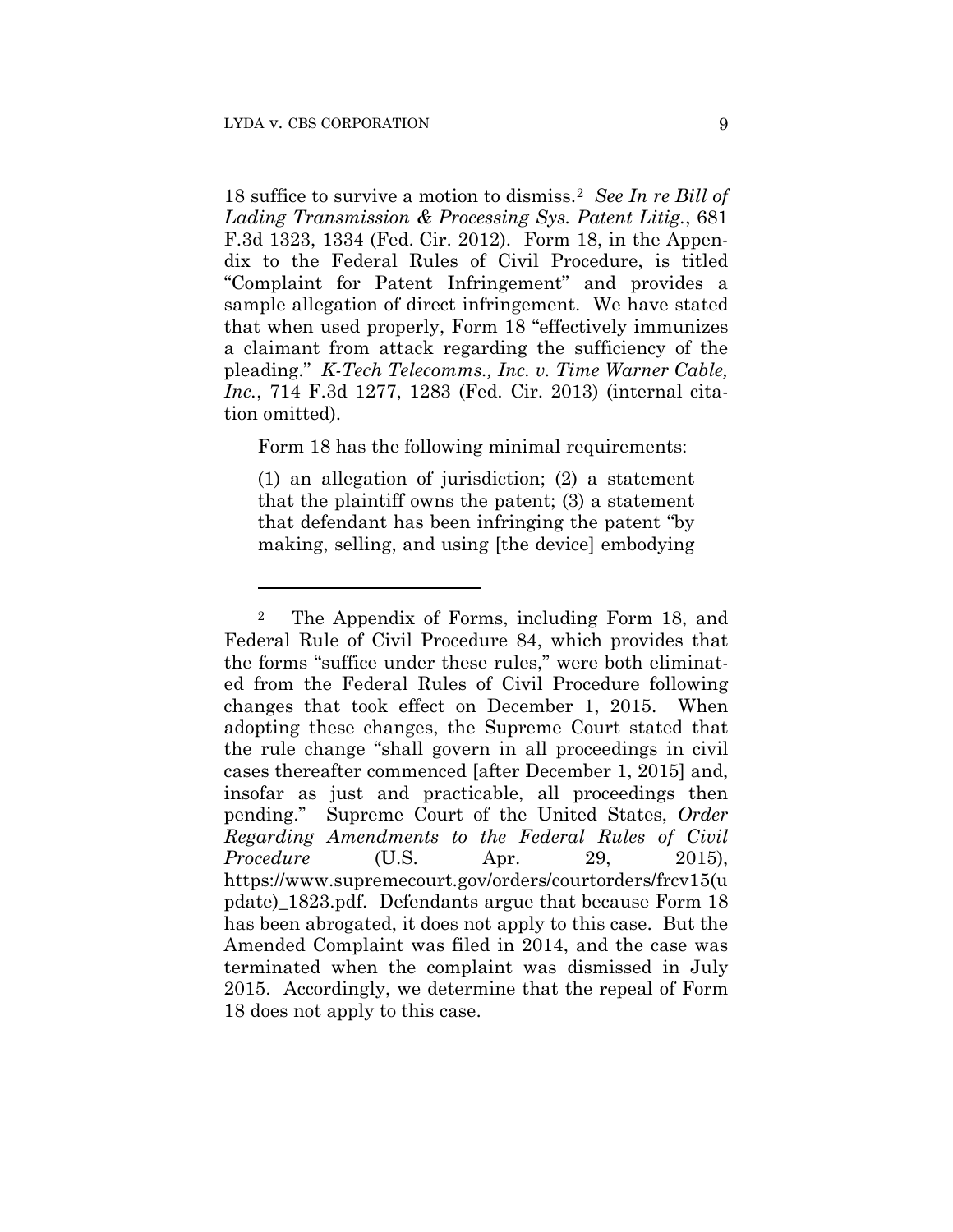the patent"; (4) a statement that the plaintiff has given the defendant notice of its infringement; and (5) a demand for an injunction and damages.

# *In re Bill of Lading*, 681 F.3d at 1334.

As we explained in *In re Bill of Lading*, Federal Rule of Civil Procedure 84 provides that "the forms in the Appendix suffice under these rules and illustrate the simplicity and brevity that these rules contemplate." *Id.* (quoting Fed. R. Civ. P. 84). Rule 84 and its accompanying Advisory Committee Notes indicate that the forms satisfy the rules as to the sufficiency of pleading direct infringement. *Id.* Therefore, whether a complaint adequately pleads direct infringement is "to be measured by the specificity required by Form 18." *Id.* Moreover, "to the extent any conflict exists between *Twombly* (and its progeny) and the Forms regarding pleadings requirements, the Forms control." *K-Tech*, 714 F.3d at 1283.

We have also held that allegations of induced or contributory infringement, which have additional elements not found in direct infringement claims, are not governed by Form 18. *In re Bill of Lading*, 681 F.3d at 1336; *Superior Indus., LLC v. Thor Glob. Enters. Ltd.*, 700 F.3d 1287, 1295 (Fed. Cir. 2012) ("Form 18 does not determine the sufficiency of pleading for claims of indirect infringement."). "Rather, the pleading requirements set forth in [*Twombly* and *Iqbal*] apply" to claims of induced and contributory infringement. *Superior*, 700 F.3d at 1295. We have not, however, expressly considered whether claims of joint infringement should be measured by the sparse requirements of Form 18.

"Direct infringement under § 271(a) occurs where all steps of a claimed method are performed by or attributable to a single entity." *Akamai Techs., Inc. v. Limelight Networks, Inc.*, 797 F.3d 1020, 1022 (Fed. Cir. 2015) (en banc). While a typical claim of direct infringement requires proof that a defendant performs each step of the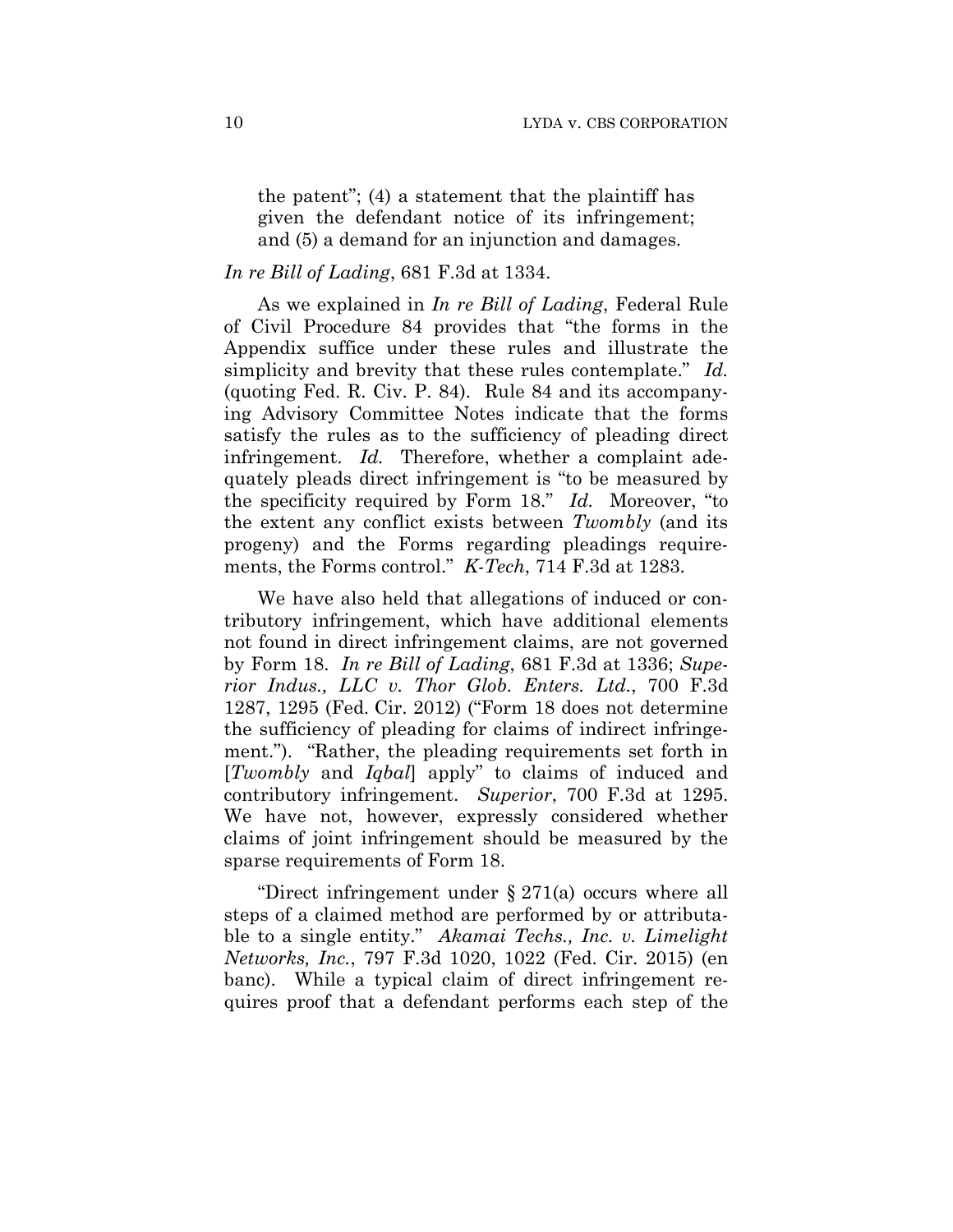claimed method, joint infringement requires more. To prove joint infringement, where multiple actors are involved in practicing the claim steps, the patent owner must show that the acts of one party are attributable to the other such that a single entity is responsible for the infringement. This court has held that an entity will be responsible for others' performance of method steps in two circumstances: "(1) where that entity directs or controls others' performance, and (2) where the actors form a joint enterprise." *Id.* Therefore, like claims of induced or contributory infringement, allegations of joint infringement require elements beyond those for the more typical act of direct infringement to which Form 18 is directed.

We agree with the district courts that have addressed this issue and concluded that the pleading requirements for joint infringement are not satisfied by Form 18. *See, e.g.*, *Nu Flow Techs. (2000) Inc. v. A.O. Reed & Co.*, No. 13-CV-1818 BEN JMA, 2014 WL 1400127, at \*2 (S.D. Cal. Apr. 8, 2014). Because joint infringement requires additional elements not addressed by Form 18, we hold that allegations of joint infringement must be measured by the *Iqbal* and *Twombly* standard without reference to Form 18. *Id.* ("Form 18 also does not address joint infringement. To be consistent with the requirement that allegations of indirect infringement meet the pleading standard of *Twombly* and *Iqbal*, courts have required allegations of joint infringement to meet the same pleading standard."). A claim of joint infringement thus requires pleading facts sufficient to allow a reasonable inference that all steps of the claimed method are performed and either (1) one party exercises the requisite "direction or control" over the others' performance or (2) the actors form a joint enterprise such that performance of every step is attributable to the controlling party. *See Akamai*, 797 F.3d at 1022.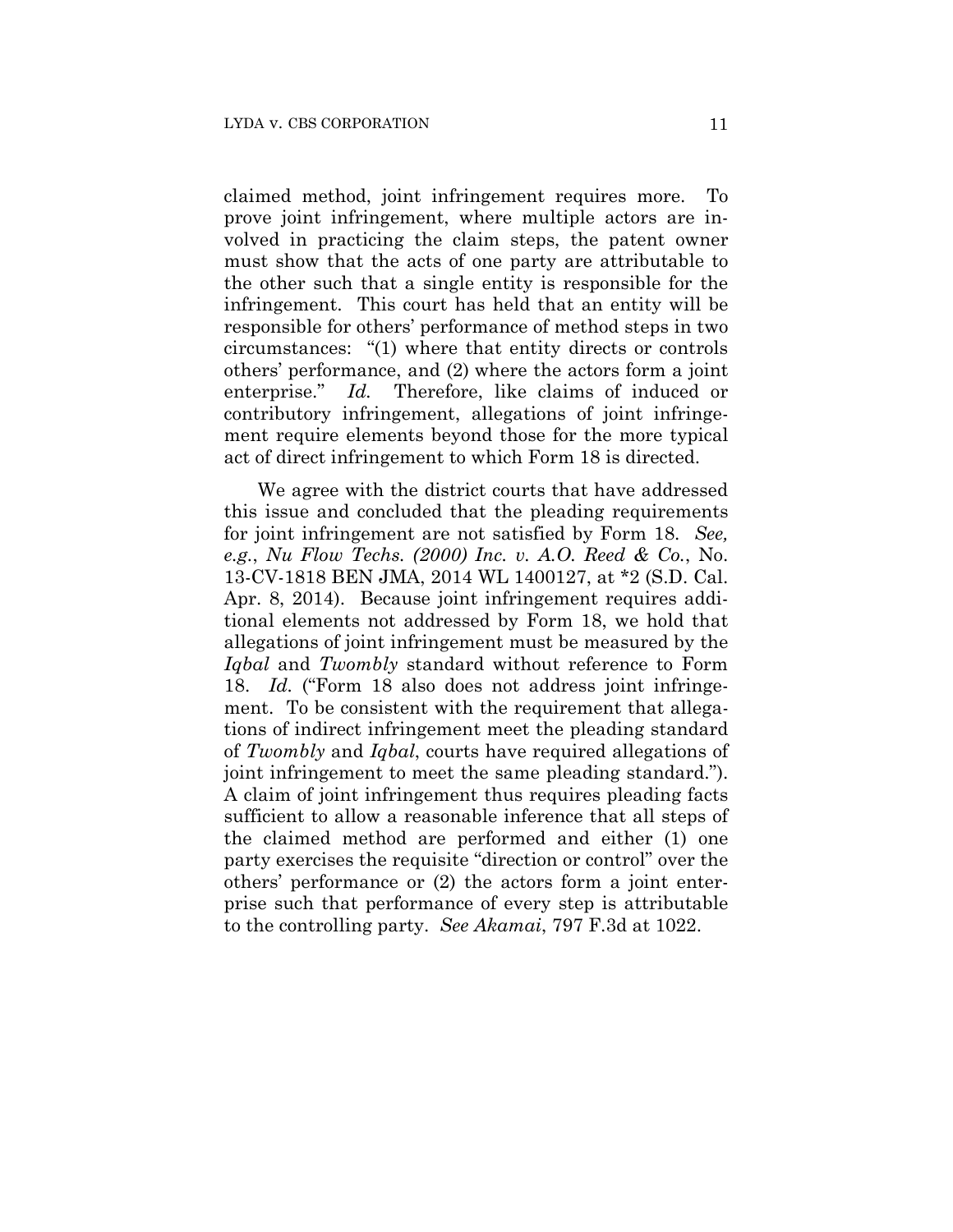# A.

Mr. Lyda's complaint does not explicitly indicate whether CBS infringes the asserted patents under a single or joint theory of direct infringement. The Amended Complaint, however, alleges that "Defendant CBS, as owner of the Defendant CBS Interactive, controls the operations of the Defendant CBS Interactive," Am. Compl.  $\P$  13, and therefore that the purported steps taken by CBS Interactive are attributed to CBS. The Amended Complaint further alleges infringement by "the participation of people under the control or direction of an independent contractor" hired by CBS Interactive and "the computer processing systems under the control of Defendant CBS Interactive." *See, e.g.*, *id.* ¶¶ 16–18. It also alleges that the independent contractors direct or control unnamed people to use their own or borrowed cell phones to vote. *Id.* ¶ 17. These allegations implicate joint infringement, which Mr. Lyda's counsel acknowledged during oral argument when he agreed that the Amended Complaint asserts a joint infringement theory of direct infringement. *See* Oral Argument at 4:15–4:22, *available at* http://oralarguments.cafc.uscourts.gov/default.aspx?fl= 2015-1923.mp3.

Our cases have applied joint infringement to method claims and not system claims. *See Centillion Data Sys. LLC v. Qwest Commc'ns Int'l Inc*., 631 F.3d 1279, 1284 (Fed. Cir. 2011) (analyzing system claims under a different framework: "to 'use' a system for purposes of infringement, a party must put the invention into service, i.e., control the system as a whole and obtain benefit from it"). As we discussed above, the purported system claims asserted in this case are, in fact, method claims because the body of the claims require the performance of particular method steps. Moreover, the Amended Complaint pleads the system claims like the method claims, alleging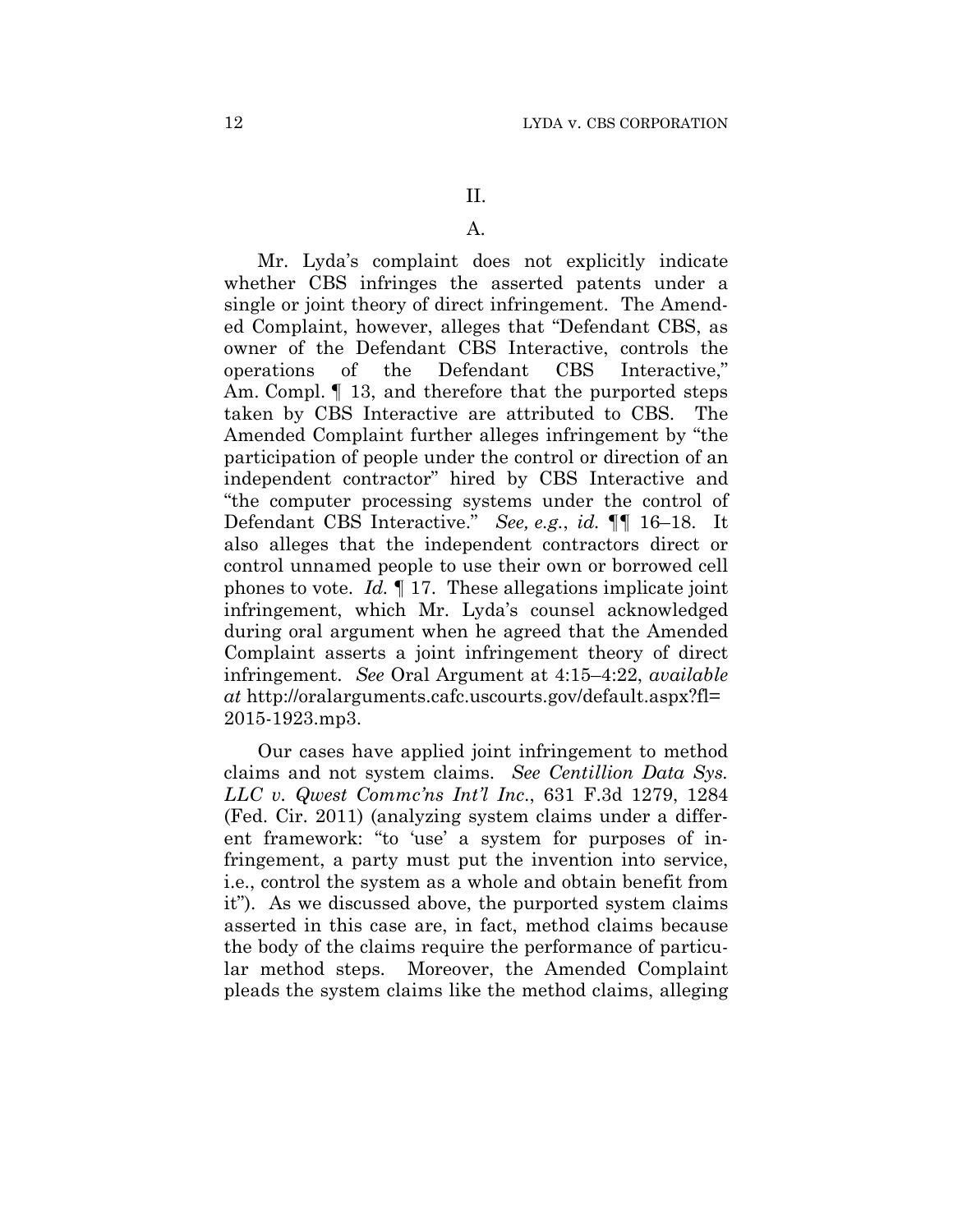1

direction or control over the independent contractors, who in turn direct or control the unnamed third parties.3 Therefore, we conclude that each count of the Amended Complaint implicates joint infringement.4

#### B.

We note that Mr. Lyda does not attempt to argue that the Amended Complaint satisfies the *Twombly/Iqbal* pleading standard outside of relying on Form 18. Because we hold that Form 18 does not apply to claims of joint infringement, and because Mr. Lyda has not plausibly pled a claim of joint infringement in satisfaction of the *Iqbal/Twombly* pleading standard, we affirm the district court's dismissal under Rule 12(b)(6).

The Amended Complaint relies on a direction or control theory of joint infringement and does not plead that

<sup>3</sup> We recognize that claims reciting both a system and the method steps of using the system are indefinite under 35 U.S.C. § 112, second paragraph. *IPXL Holdings, L.L.C. v. Amazon.com, Inc.*, 430 F.3d 1377, 1384 (Fed. Cir. 2005) ("Because [the claim] recites both a system and the method for using that system, it does not apprise a person of ordinary skill in the art of its scope, and it is invalid under section 112, paragraph 2."). As noted above, the "system" claims here recite method steps, and the Amended Complaint pleads the system claims like method claims. Therefore, we, like the district court, treat them as method claims for this 12(b)(6) analysis.

<sup>4</sup> We do not address the situation where claim construction may be necessary to resolve the question of whether the claim terms require joint infringement. Here, each count of the Amended Complaint unequivocally alleges the participation of multiple parties, and Mr. Lyda's counsel acknowledged as much during oral argument.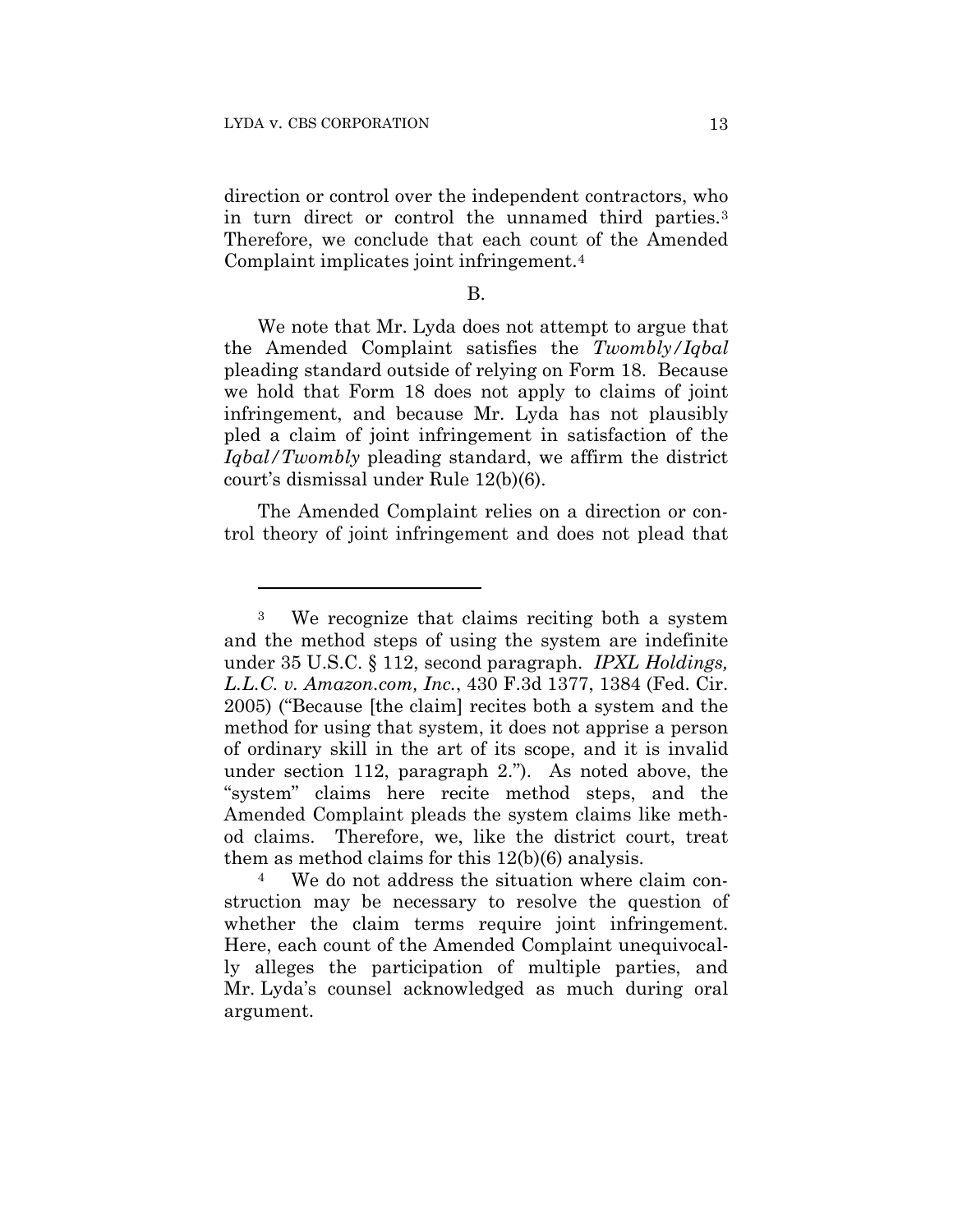Defendants are in a joint enterprise with the independent contractors. To survive a motion brought under Rule 12(b)(6), the Amended Complaint must plausibly allege that Defendants exercise the requisite "direction or control" over the performance of the claim steps, such that performance of every step is attributable to Defendants. *See Akamai*, 797 F.3d at 1022. The Amended Complaint alleges that CBS Interactive controls certain independent contractors who in turn direct and control the "participation" of unnamed third persons to send votes on either their own or borrowed cell phones. Mr. Lyda does not set forth any factual allegations in support of his assertion that CBS Interactive directed or controlled the independent contractors. Nor does the Amended Complaint contain factual allegations relating to how the independent contractors directed or controlled the unnamed third parties. Most importantly, the Amended Complaint does not allege any relationship between the Defendants and the unnamed third parties, who own or borrow cell phones, in a way that the actions of these unnamed third parties should be attributed to Defendants. Rather, the Amended Complaint alleges conclusively and without factual support that CBS directed or controlled the independent contractors who then directed or controlled the unnamed third parties. There are thus no allegations in the Amended Complaint that can form the basis of a reasonable inference that each claim step was performed by or should be attributed to Defendants. The Amended Complaint fails to plausibly plead sufficient facts to ground a joint infringement claim under this court's *Akamai* decision and does not satisfy the *Iqbal/Twombly* pleading standard. *See Akamai*, 797 F.3d at 1022. Accordingly, we agree with the district court that dismissal of the Amended Complaint was proper.

#### III.

The district court did not abuse its discretion in denying Mr. Lyda further leave to amend the complaint.